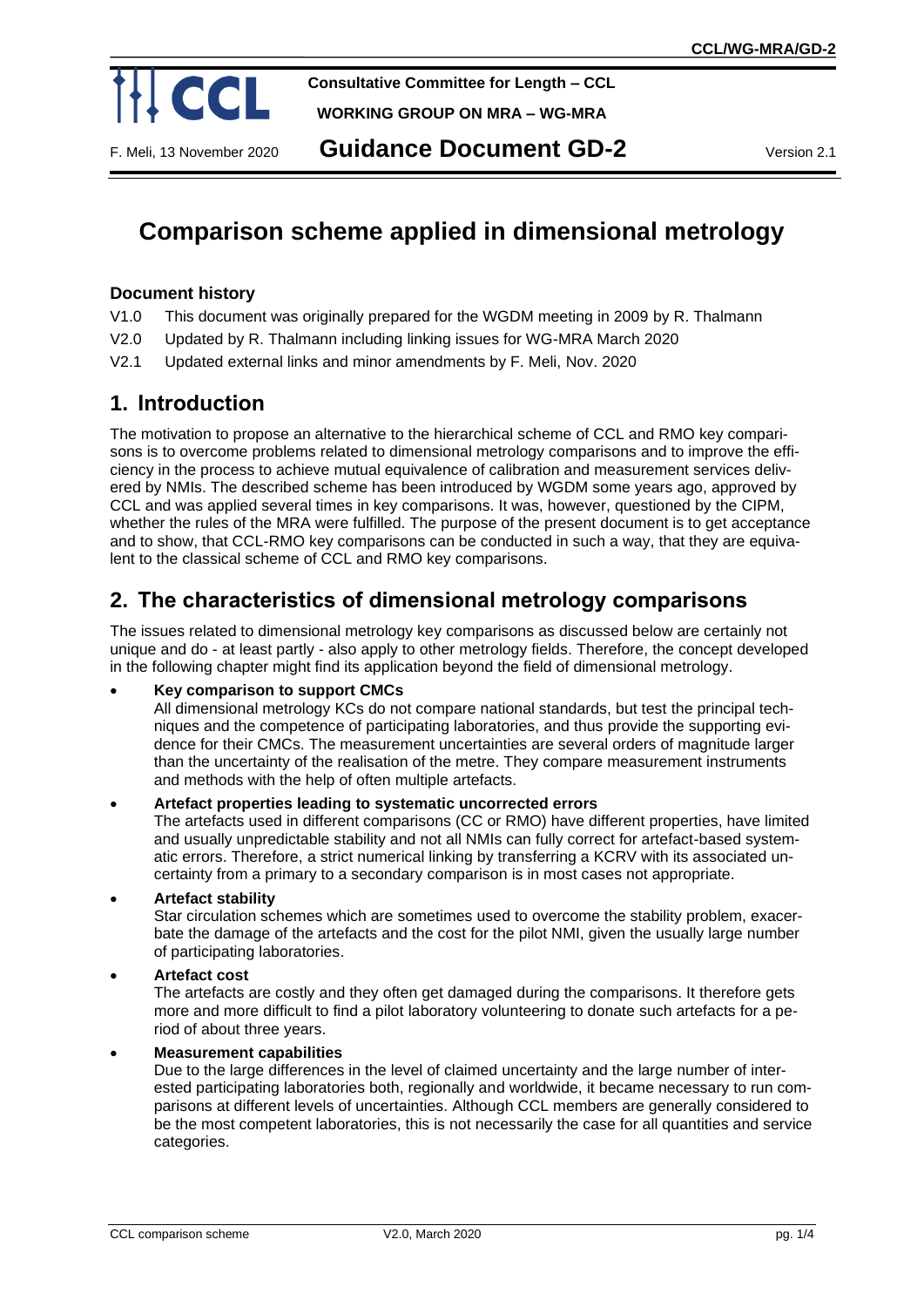#### • **Number of laboratories and equal status**

CCL as well as EURAMET and APMP key comparisons usually attract a large number of laboratories. CCL has recognized that it would not be possible to allow all interested CCL members to participate in CCL comparisons. Instead it was stressed that RMO key comparisons can have equal status, which is not possible with a hierarchical numerical linking, where the KCRV together with its associated uncertainty is transferred from the CCL comparison to the RMO comparison. The propagation of the reference value uncertainty from CCL to RMO comparisons compromises the quality of the RMO comparison and thus tends to force highly qualified labs to participate at the CCL level, which leads to too many participants.

## **3. CCL-RMO key comparisons**

### **3.1 The CCL-RMO key comparison scheme**

As a practical, efficient solution to the problems described above, CCL has discussed and agreed to a new scheme of comparisons: CCL-RMO key comparisons follow the idea of several comparisons mutually linked together, without the necessity of a top-level comparison delivering a KCRV.

CCL-RMO comparisons are carried out in the following way (see graphical scheme):

- The key comparisons are organized by the RMOs, with participation across the regions, addressing the specific needs of the participating laboratories in terms of artefact choice and target uncertainty level.
- It is assured that common participation of at least **two competent laboratories** for any two comparisons provide a proper linking of the entire comparison scheme.
- The coordination of the regional KCs is carried out by the responsible working group of CCL, assuring that they are adequately distributed in time, be repeated at a frequency required for supporting the CMC claims, and that they can be linked.
- The classical scheme of CCL and RMO key comparisons can be considered a special case of the more general CCL-RMO scheme.
- By taking the subset of those laboratories having participated in more than one comparison for providing the link between the comparisons, a "virtual comparison" may be formed equivalent to the CCL key comparison in the classical scheme.



The proposed CCL-RMO comparison scheme offers the following advantages:

• It guarantees equal status of CCL and RMO comparisons.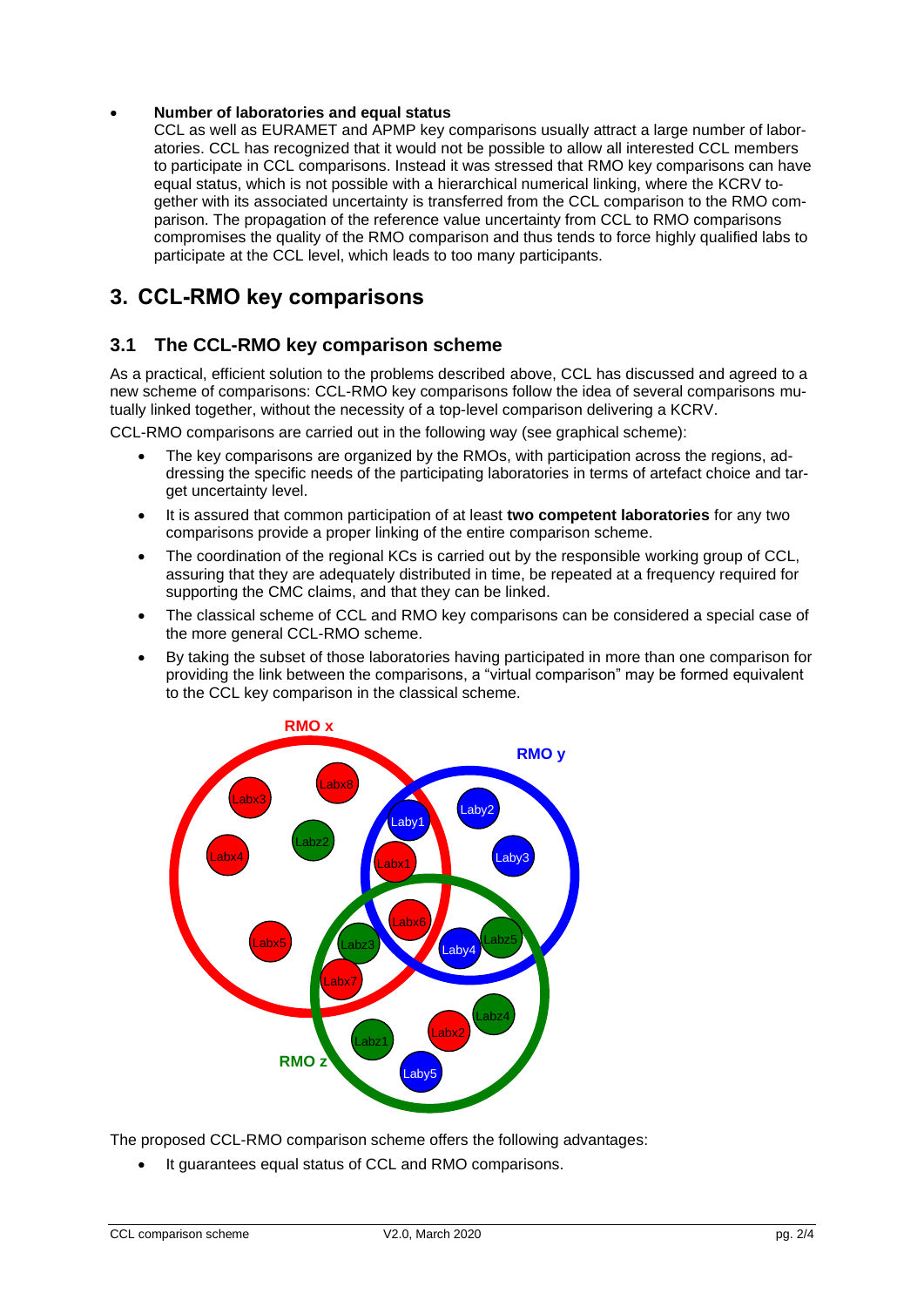- It provides more flexibility in grouping laboratories of different regions in order to achieve comparisons of similar size and to run comparisons with adequate artefacts at different levels of uncertainty. For example, two regional comparisons may be run at the same time with the same protocol, but at different levels of uncertainty, as it was done e.g. in EUROMET.L-K4.2005.
- It allows for an optimized and possibly reduced number of comparisons, and consequently requires lower expenses for purchasing suitable artefacts, less pilot laboratories and reduced workload for CCL members.
- The scheme with comparisons not restricted to individual RMOs but with inter-RMO participation gives more flexibility and more frequent opportunities for any laboratory to join a comparison when needed to support its CMCs.

### **3.2 Equivalence to classical scheme**

In terms of linking laboratories within and across regions by calculation of their respective degrees of equivalence (DOE), the classical (hierarchical) and the CCL-RMO comparison scheme can be regarded to be equivalent. The linking of the comparisons is guaranteed by common participation of selected laboratories. It has to be noted, that the classical scheme with a CC comparison and numerically linked RMO comparisons is by far idealized in most cases: the linking is not simultaneous, but the time delay between the different comparisons is often very long, sometimes comparable to the repetition frequency of the KCs.

The concept of an overall key comparison reference value KCRV, however, must be abandoned in the CCL-RMO comparison scheme. In artefact based comparisons, where the principal measurement techniques related to the CMCs are tested and compared, the reference values are just best available values of specific, usually imperfect and non-stable artefacts, of different size and quality, but not values of national standards for the quantity of length. Hence, CCL-RMO comparisons provide degrees of equivalence for the declared CMCs with respect to comparison reference values, and through consistency of the different comparisons, they ensure that any laboratories worldwide being consistent with the comparison reference value are comparable.

CCL shall define quantities and realisations of the length units, where a KCRV is needed to ensure the equivalence of national standards, and for which key comparisons the CCL-RMO comparison scheme may be applied to ensure the equivalence of CMCs (see sect. [3.3\)](#page-2-0).

CCL-K11 (MeP stabilized lasers) is a priori the fundamental comparison for the national standards of length. The definition of the key comparison reference value and the comparison scheme are described in a separate document [1] and follow a scheme similar to the CCL-RMO comparisons, involving regional nodes. The problem of linking these nodes still has to be addressed.

#### <span id="page-2-0"></span>**3.3 Linking comparisons by statistical consistency**

The CCL WG-MRA has set up a task group on linking TG-L, whose term of reference is to "*work out appropriate ways of linking dimensional metrology key comparisons and to support the DG moderators and KC pilots in linking the KCs"*. The TG-L has developed, proposed and also applied different methods for linking the results of different comparisons. The application of these methods depends on the scheme of the comparisons, which are introduced earlier in this document and can be summarized as follows:

- A. Classical, hierarchical scheme, which requires to choose one comparison as a primary to link the results of other (secondary) comparisons to the first one. This is typically the case for CIPM key comparisons considered to be "primary" and RMO key comparisons considered to be "secondary".
- B. The comparisons to be linked are treated equally. This is typically the case for the CCL-RMO scheme, where RMO key comparisons are run in parallel with common participants of other RMOs. Also included in this scheme is the case, where within a comparison two loops are run in parallel and need to be linked.

The linking methods identified so far by CCL and considered to be sufficient for CIPM MRA length comparisons are:

1. Numerical linking: Propagating the key comparison reference value KCRV and its uncertainty from a higher level comparison (e.g. CIPM comparison) to a lower level comparison (e.g. RMO compar